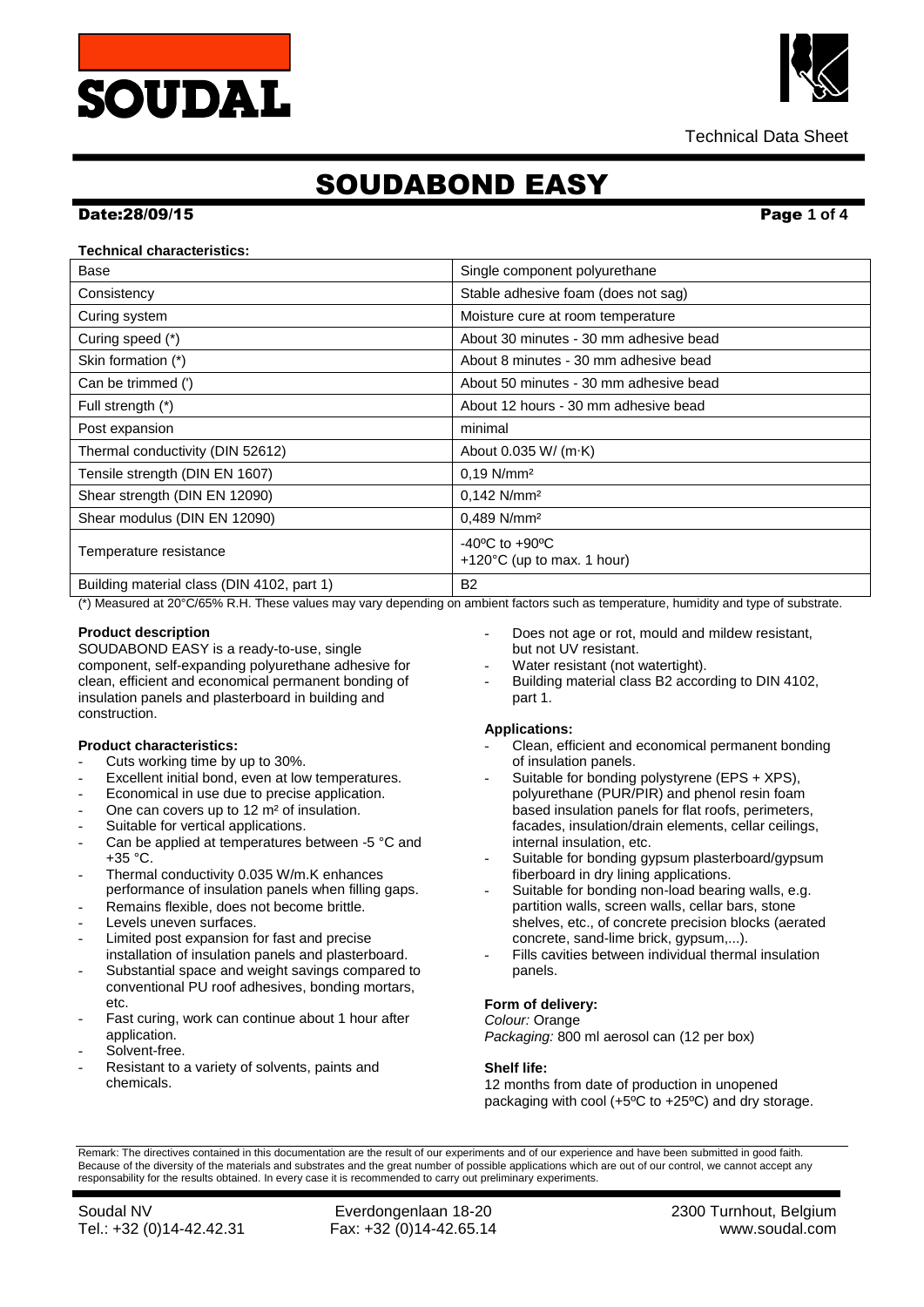



Technical Data Sheet

# SOUDABOND EASY

## Date:28/09/15 Page **2 of 4**

Cans must be stored upright to prevent blockage of spray valve. Once opened, keep container tightly closed and use within a short period.

### **Substrates:**

All usual substrates such as concrete, masonry, stone, plaster, wood, cold bituminous thick coatings, sand or slate surfaced bituminous sheeting, polystyrene, polyurethane and phenol resin foam, corrosion protected steel sheeting, fibre cement, gas concrete, particle board, plasterboard, gypsum fiberboard, fibre cement, hard PVC and emulsion paints.

Adhesive surfaces must be stable, clean, without bubbles and free of separating agents such as talcum, grease, oils, etc. Suitable are building moist, but not wet (water film, standing water) substrates. Any cement slurries and sinter layers on mineral substrates must be removed mechanically. Bubbles in bituminous sheeting must be removed. To ensure perfect adhesion, the bituminous sheeting should have a fully covered surface. Does not adhere to PE, PP. PTFE and silicone. All substrates should be tested for suitability with regard to adhesion and compatibility.

### **Directions for use:**

### **General**

Prior to using the product, cover all adjacent areas for protection against soiling. In windy conditions, precautions must be taken to ensure that SOUDABOND EASY cannot contaminate components, objects or persons in the vicinity.

**Good ventilation must be ensured for indoor use.** Wear protective goggles and gloves. Tightly screw the can to the thread in the gun and shake the gun about 20 times downwards so that the contents are mixed well to ensure an optimum adhesive quality and high yield. After extended periods of non-use, the gun must be shaken again to obtain the required adhesive quality! With the adjusting screw on the gun, adjust the adhesive bead to the required diameter. (The emptier the can, the more the adjusting screw needs to be opened). The gun must be held vertical during application.

A distance of 1 to 2 cm must be maintained between the gun nozzle and insulation panel/substrate while spraying. Apply pressure to the insulation panel within about 8 minutes (20°C-65% R.H. – this time is shorter at higher temperature/humidity and longer at lower temperature / humidity). Do not tap or remove and reapply panels as this will damage the adhesive structure and reduce the adhesive strength substantially. At high temperatures and low humidity in particular,

curing can be accelerated by lightly spraying the adhesive bead with water.

### **1. Bonding flat roof insulation materials**

Apply SOUDABOND EASY directly to the substrate. Pressure should be applied to the insulation panels for optimal contact and maintained using suitable weights for at least 15 minutes to prevent lifting and slipping through wind suction. The panels must not be subjected to traffic for about 2 hours.

**Consumption:** At least three uniform adhesive beads with a minimum diameter of 30 mm are required per sqm adhesive surface. The number of adhesive strips, according to DIN 1055, part 4, depend on the region, roof area, structure height, corner and edge areas as well as the materials to be bonded. The amount of adhesive to be applied depends on the wind load and must be increased in corner and edge areas.

### **2. Perimeter insulation**

SOUDABOND EASY facilitates the installation of insulation panels in perimeter areas according to DIN 4108-2. (Not suitable for pressing water!). Spray SOUDABOND EASY from bottom to top with a bead spacing of about 25 cm (minimum three beads per continuous panel or minimum two beads for short panels!) on to the insulation panel or cellar wall. Press the insulation panel lightly against the cellar wall. Work from bottom to top without gap. The insulation panels must be bonded staggered in corners of buildings. The installed insulation panels can be readjusted with a long spirit level to correct any post expansion of the adhesive within 8 minutes.

The insulation achieves its final strength through the pressure of the filled soil, gravel or similar. Filling must take place within 14 days after bonding.

## **3. Facade/wall insulation**

In Germany, according to ETAG Directive 004, exterior thermal insulation composite systems with rendering require building inspectorate approval for the entire thermal insulation composite system including approval of the utilized adhesive by the German Institute for Building Technology (DIBt). In this area requiring approval, the system provider with appropriate system approval should be contacted directly! In all other cases, SOUDABOND EASY is ideal for bonding insulation panels to interior walls and exterior facades!

Remark: The directives contained in this documentation are the result of our experiments and of our experience and have been submitted in good faith. Because of the diversity of the materials and substrates and the great number of possible applications which are out of our control, we cannot accept any responsability for the results obtained. In every case it is recommended to carry out preliminary experiments.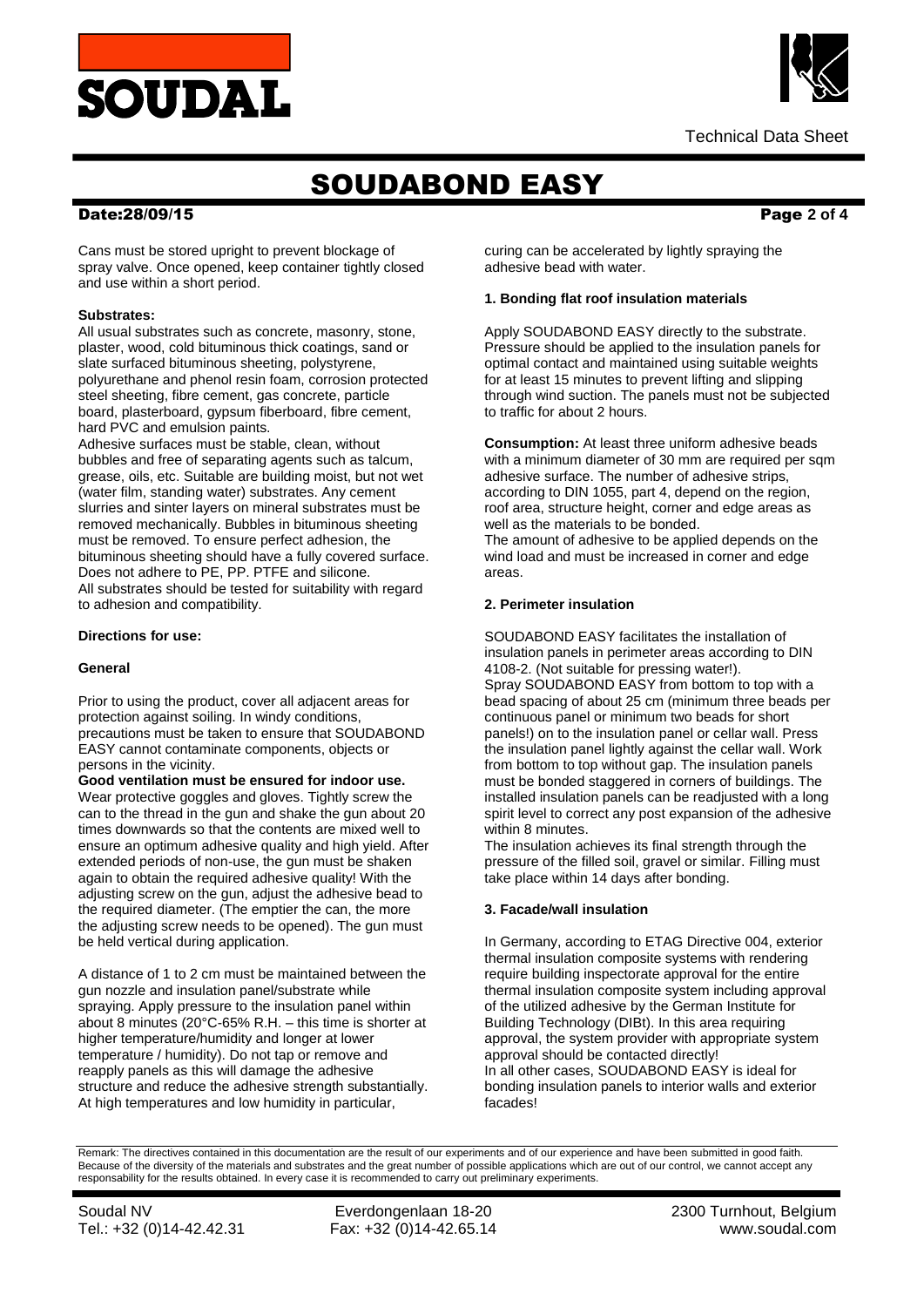



# SOUDABOND EASY

## Date:28/09/15 Page **3 of 4**

The gun must be held vertical during application. Apply a circular bead of SOUDABOND EASY to the insulation panel with enclosed M/W to cover an adhesive area of minimum 40% with pressure applied.



Wait at least 2 to maximum 8 minutes (20°C/65% R.H. – this time is shorter at higher temperature/humidity and longer at lower temperature/humidity) and subsequently press the insulation panel against the wall. Work from bottom to top without gap. Insulation panels must be bonded staggered in outer corners of buildings. Installed insulation panels can be adjusted with a long spirit level after 10 to 15 minutes to correct any post expansion of the adhesive. It is recommended to fix the last installed insulation panel during breaks.

# **4. Cellar ceiling insulation**

# **For working overhead, suitable protective goggles must be worn!**

SOUDABOND EASY has a very high initial bonding strength and is therefore ideal for permanent bonding of insulation panels to cellar ceilings, garage ceilings or other overhead areas, also without additional mechanical fastening. Suitable are all standard insulation panels of polystyrene (EPS and XPS) and PUR/PIR measuring 500 x 500 mm with a maximum thickness of 100mm and a maximum weight of 400g. Larger and heavier insulation panels and/or additional surfaces should be fixed mechanically within 15 minutes. This is easily done using ceiling supports for example. Prior to application, the substrate stability must be verified. This can also take place with a sealing tape test.

In this test, sealing tape is applied to the substrate and quickly pulled off again. If old paint or plaster adheres to the adhesive tape, this means that the substrate does not have the necessary stability and must be reinforced or removed. With chalking and highly absorbent substrates, the substrate adhesion can be improved with

a deep solvent primer. Protruding concrete burr must be removed mechanically.

At least one circular and one angular adhesive foam bead with a minimum diameter of 30 mm (about 40 g per panel) must be applied to each 500 x 500mm panel. Do not apply the adhesive too close to the outer edges to avoid the excess going over the edges when pressure is applied to the insulation panel. **Before bonding the insulation panel to the ceiling, SOUDABOND EASY must be allowed to stand for 3 to maximum 6 minutes to achieve the required initial strength.** The insulation panel can subsequently be bonded to the ceiling. The panel must be placed carefully in the required position and pressure applied without tapping (damages the adhesive structure). **The next insulation panel must be bonded 5 minutes after the previously bonded panel so that it remains in place when the next panel is bonded.** Insulation panels must be additionally fixed in the centre with a suitable insulation anchor under unfavourable bonding conditions.

## **5. Interior insulation/dry lining**

Prior to application, the substrate stability must be verified. This can also take place with a sealing tape test. In this test, sealing tape is applied to the substrate and quickly pulled off again. If old paint or plaster adheres to the adhesive tape, this means that the substrate does not have the necessary stability and must be reinforced or removed. With chalking and highly absorbent substrates, the substrate adhesion can be improved with a deep solvent primer. Remove protruding concrete burr or excess plaster. SOUDABOND EASY levels uneven surfaces up to 30 mm.

## **Interior insulation panels:**

Apply SOUDABOND EASY about 2cm away from the edge of the panel as a 30mm circular bead and to the panel surface in lines or a W-shape. It must be ensured that the adhesive contact area is about 40% after applying pressure. The adhesive must always be applied circular also for panel cut-outs, penetrations, etc., to prevent rear circulation of the interior insulation. After applying SOUDABOND EASY, depending on the climatic conditions, allow to flash off for about 3-6 minutes. This ensures that an optimal adhesive strength is achieved with reduced post expansion. Subsequently place the insulation panel on wedges, align and apply pressure from bottom to top. Do not tap or remove the panels as this can reduce the adhesive strength substantially. Apply new adhesive if necessary. After about 6 to 10 minutes, check for correct seating, readjust with a spirit level/level. Edges of walls, ceilings and floors, openings and penetrations must be filled out

Remark: The directives contained in this documentation are the result of our experiments and of our experience and have been submitted in good faith. Because of the diversity of the materials and substrates and the great number of possible applications which are out of our control, we cannot accept any responsability for the results obtained. In every case it is recommended to carry out preliminary experiments.